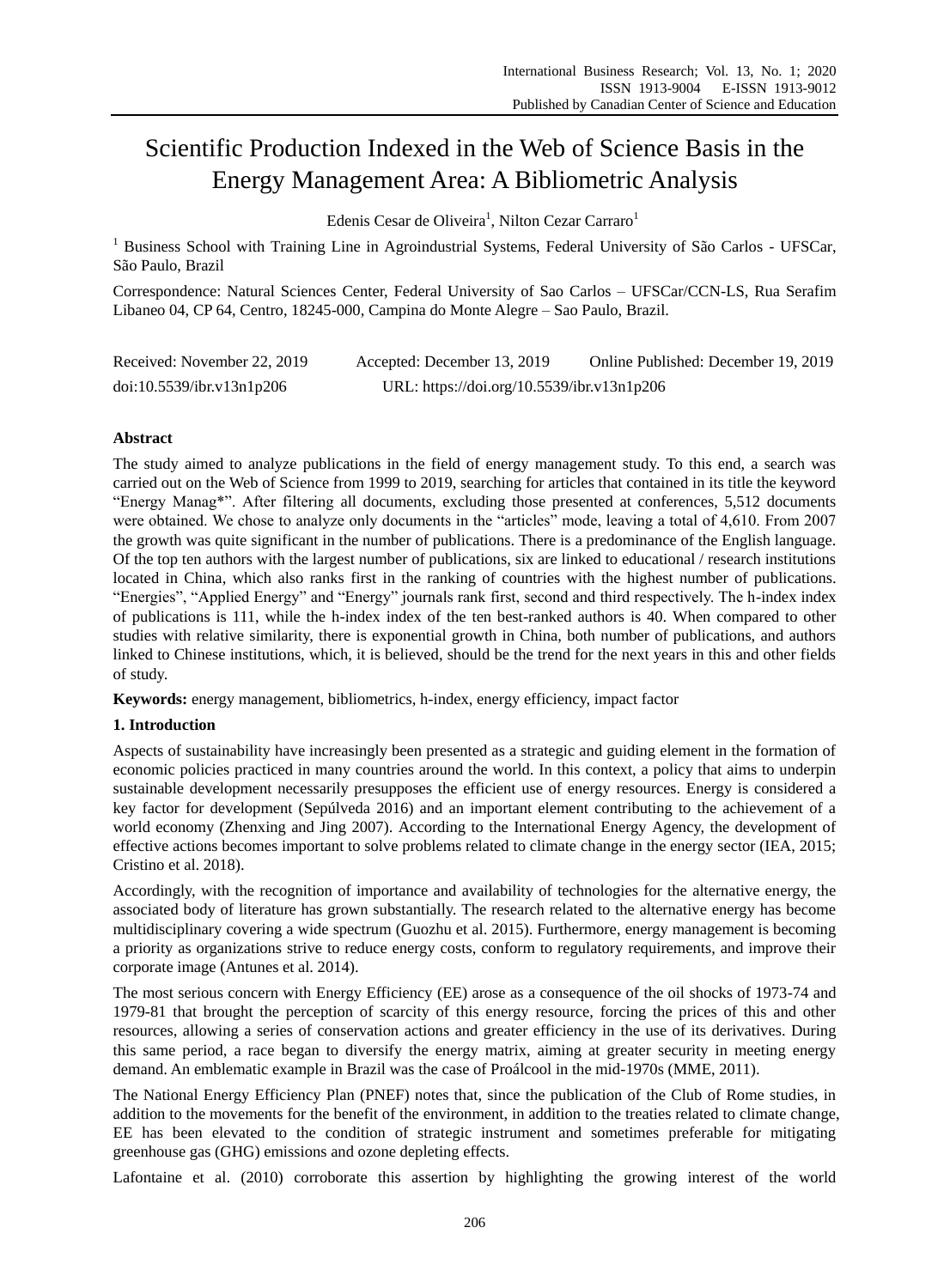academic-scientific community in the theme of Energy Efficiency as a way to act directly in the reduction of GHG, contributing to the mitigation of climate change on the planet. Thus, increased efficiency can be one of the most economically and environmentally friendly ways to meet part of the energy requirements.

The case of China is emblematic. Since reforms including the economic opening in 1978, the country has achieved rapid economic growth, and its overall economy now ranks second in the world (Zhang and Yang, 2013). As a result, it also consumes a lot of energy and discharges a large number of pollutants into the ecosystem (Zhang et al., 2008). For this reason, the Chinese government has been obliged to pay more attention to the development of low carbon energy (Huang et al. 2012). Nuclear power is one of the measures available to meet new energy demands. On the one hand, nuclear power can reduce China's carbon emissions and secure the energy supply. On the other hand, nuclear power has certain safety risks and requires higher safety technologies. To this end, the Chinese government has enacted a series of policies to support the development of nuclear energy and ensure its safe implementation (Huang et al. 2018). Energy efficiency policy is considered as a strategic activity by most policy makers (Filippini and Hunt, 2015). Most countries have energy efficiency policies, such as promoting the use of new energy and funding energy research (Du et al. 2018).

For Oikonomou et al. (2009) energy efficiency is linked to the adoption of a specific technology capable of reducing energy consumption without behavioral change, while the term energy conservation is directly linked to consumer behavioral change. Croucher (2011) postulates that the achievement of energy efficiency is given by the relationship between the energy actually consumed and the energy demanded, while energy conservation is obtained by minimizing the use of energy-consuming goods and services, such as equipment connected in standy-by, for example.

Energy efficiency corresponds to the implementation of measures that reduce the energy required to meet society's demands for energy services. In short, meeting the needs of the economy with the lowest possible expenditure of primary energy and thus with the least impact on the environment.

Actions aimed at energy efficiency include modifications and / or insertion of technologies that improve the process of production, distribution and use of energy, and may also result from better organization, conservation and energy management by the system's component institutions (Birth, 2015). Energy Efficiency can be worked on at various levels and scales, whether regarding land use planning policies, companies or even the domestic consumer level (Carvalho, 2013). Policy makers, business leaders, consumers and researchers have increasingly turned their attention to the alternative energy sources such as solar, wind, and biomass (Narayanana and Natarajanb, 2007; Patrik and Thomas, 2007; Gustav et al. 2008; Kern and Smith, 2008, Zhao et al. 2009; Zhao et al. 2011). Therefore, it is necessary to evaluate the growing body of literature on the alternative energy. Bibliometric techniques can offer an important quantitative perspective to assess the development and growth of research related to the alternative energy (Guozhu et al. 2015).

Given the above, this paper aims to investigate the scenario of publications on the Web of Science database of the Institute for Scientific Information (ISI) whose papers have in their title the keyword "energy management" in the period between 2006 and 2019.

## **2. Method**

A traditional literature review was performed as a fundamental part to support the construction of the text, especially the discussion of the results. Literature review is a totally essential approach in building the basis for any scientific investigation, being crucial to define and justify the research design, objective or methodology (Hart, 1998). Drawing on Fink (2005), May et al. (2017) point out the importance of literature review as the main approach for the identification and systematic evaluation of pertinent knowledge about a particular research subject. Therefore, the literature review serves the purpose of investigating and evaluating the existing set of knowledge in a given field and identifying possible research gaps (Tranfield et al., 2003).

It is known that the process of scientific research starts from a problem, which can be a question or a doubt, which motivates researchers to seek information on a particular theme in libraries and digital bibliographic databases (Tasca et al. 2010). Bibliometrics is a straightforward analytical approach to measuring and evaluating a large number of scientific publications and citations (Ismail et al., 2009).

As for the more general objectives, the present study is classified as descriptive (Hair et al. 2005; Gil, 2010), using bibliometric analysis, mainly due to the nature of its exploratory investigation, with a view to describing the amount, main characteristics and productivity of international scientific publications on a particular topic of growing interest in the academic-scientific community. As for the approach, it is characterized as quantitative. According to Richardson et al. (1999, p. 70), "the quantitative method [...] is characterized by the use of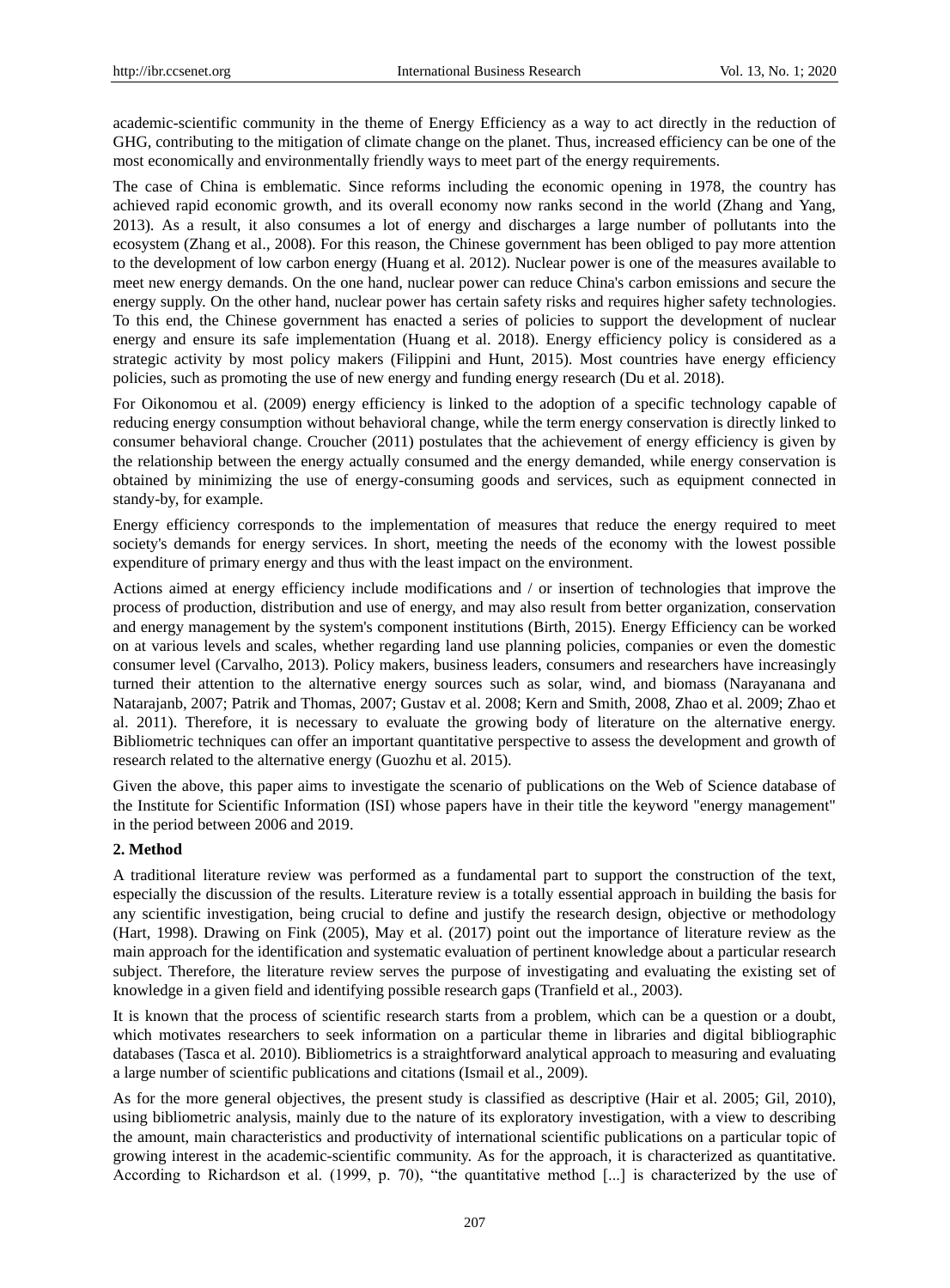quantification both in the mode of information collection and in their treatment through statistical techniques [...]". Cardoso et al. (2005) understand that analyzing academic works from the mapping of a given area through systematic reviews is an important way to allow evaluative and reflective processes of these works, as well as the area in question.

Bibliometrics is a useful set of methods for quantitatively analyzing scientific and technological literature (De Bellis, 2009). It was defined as "the application of mathematics and statistical methods to books and other media (Pritchard, 1969). There are two most common bibliometric methods: citation analysis and content analysis. Bibliometric methods have been widely employed to investigate the impact of research fields, the impact of scholars, and the impact of a specific publication (Henderson et al. 2009). The bibliometric technique is mainly qualitative, transforming something intangible (scientific quality) into a manageable entity. It was widely adopted in quantitative research exercises of academic production. Two advantages associated with bibliometric analysis are: i. it uses indicators and the calculation of certain classical laws to evaluate research or scientific output in a specific area over a period of time; ii. offers an assessment approach that recognizes the nature of science's knowledge generation as a system (Du et al. 2013). In fact, bibliometric techniques have become an indispensable instrument for measuring scientific progress in various fields.

Scientific communication, seen as an integrated set of various activities / actions related to the publicization and use of information, constitutes an important factor that enables the acceptance of official academic production as part of scientific knowledge.

Regarding the procedures, it is classified as bibliographic research, since it proposes to conduct a survey of the scientific production on "energy management". In the conception of Raupp and Beuren (2008, p. 87) in this typology "the material consulted in the bibliographic research covers all references already made public regarding the subject of study, from loose publications, newsletters, newspapers, magazines, books, research, monographs, dissertations, theses, among others".

Longitudinal bibliometric research has been common in the Brazilian-academic literature (Perin et al. 2000; Vieira, 2003; Campomar, 2005; Venuto and De Muylder, 2010). Bibliometric research or desk research, in the context of international academic production, makes major contributions to the literature review process, notably by listing the main articles, authors and current lines of research on a given field of research globally.

A bibliometric analysis consists of applying statistical methods to determine qualitative and quantitative changes in a given scientific research topic, profile publications on the topic, and detect trends within a discipline (De Bakker, Groenewegen and Den Hond, 2005). In addition, this type of analysis provides useful information for specialists seeking to evaluate scientific activity (Duque, Cervera and Rodr guez, 2006), as bibliometric analysis for this particular case acts as a guide to the status of energy management research.

## **3. Characteristics of Publications**

The data for this study were extracted from the Web of Science (WoS) database (Merigó et al. 2015), of the Institute for Scientific Information (ISI) – *Clarivate Analytics* – considered one of the largest companies in the scientific knowledge diffusion segment. WoS is a multidisciplinary database that indexes only the most cited journals in their respective fields. The following subsection will present the most detailed collection procedures and, later, the data analysis. Figure 1 schematically presents the methodological design of the first phase of the research.



Figure 1. Methodological design of the first phase of the research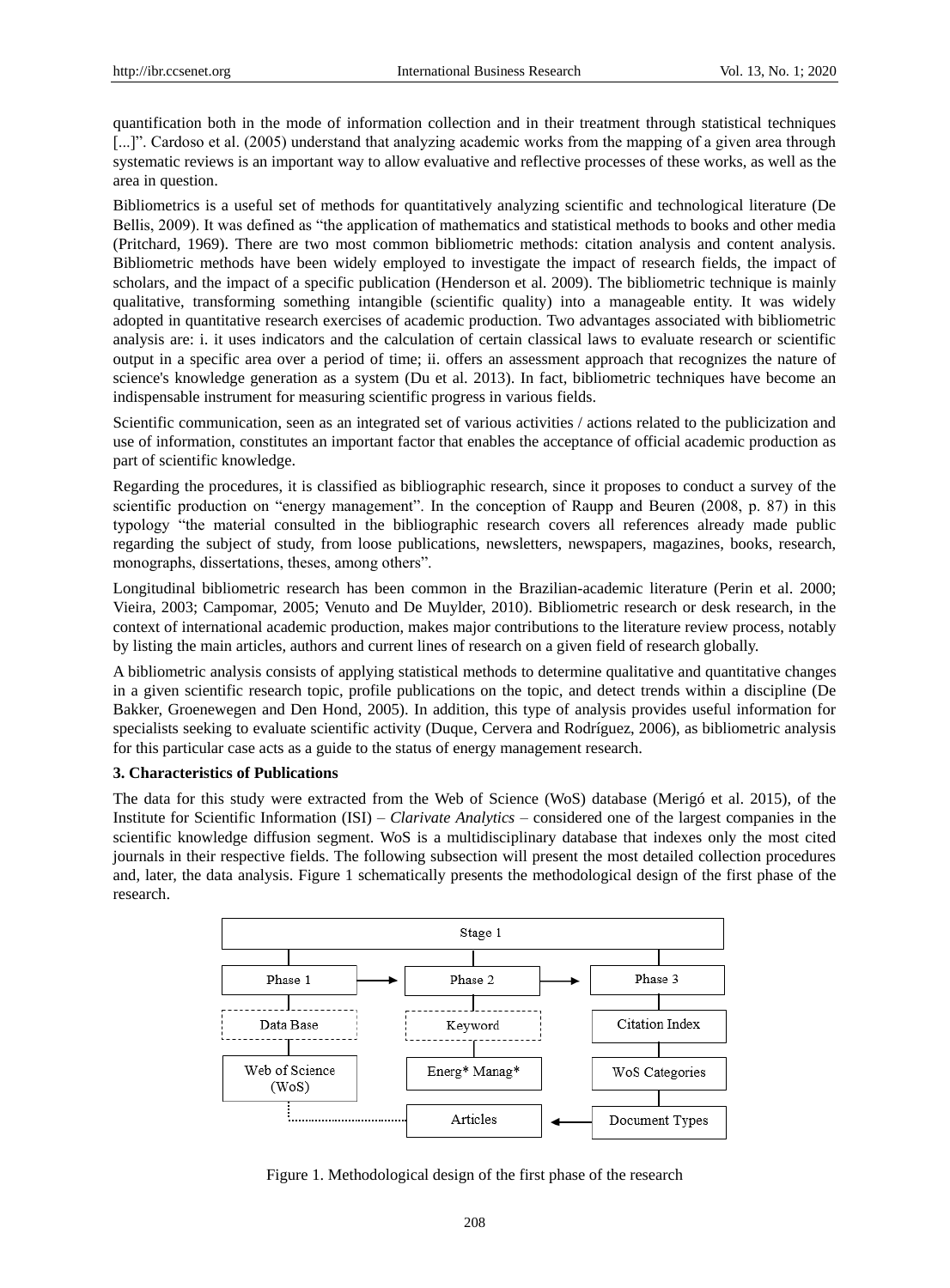## *3.1 Wos Collections Included and Excluded From Study Clipping*

The Web of Science (WoS) was searched for documents containing the keyword "Energ\* Manag\*" (energy management) in its title. The insertion of the asterisk after each word signals to the base search engine a "truncation" (Cooper and Schindler, 2016). This will only search for documents that contain the exact keyword as entered. In addition, the Citation Index criterion was followed from the WoS Collection, as shown in Table 1.

| Web of Science Collection (WoS)                              | <b>Initials</b>     | Doc   | <b>Situation</b> |
|--------------------------------------------------------------|---------------------|-------|------------------|
| Science Citation Index Expanded                              | <b>SCI-EXPANDED</b> | 4.965 | Included         |
| Social Sciences Citation Index                               | <b>SSCI</b>         | 601   | Included         |
| Arts & Humanities Citation Index                             | $A\&HCI$            | 15    | <b>Included</b>  |
| Conference Proceedings Citation Index - Science              | CPCI-S              | 304   | Excluded         |
| Conference Proc Citation Index - Social Science & Humanities | <b>CPCI-SSH</b>     | 4     | Excluded         |
| <b>Emerging Sources Citation Index</b>                       | <b>ESCI</b>         | 406   | Included         |

From the Web of Science Index set, composed of six collections, two were excluded from the citations made in Conference Proceedings, representing 4.89 % of the total. This procedure was necessary to maintain the criterion of analyzing only journal publications, thus excluding those from event annals.

#### *3.2 Year of Publication*

Once the longitudinal cut (1999-2019) was established, 5,512 articles were obtained. Once this first set of criteria was established, within the Web of Science platform, document types were restricted to "articles" only, leaving an amount of 4,610 articles. Figure 2 shows the number of articles published for each year of the established period.



Figure 2. Number of articles published in the established period

Data extracted from the platform for this study was performed in mid-November 2019, so it is believed that by the end of this year other publications may be available. Nevertheless, there is a significant increase in the number of publications in these two decades, in the order of more than 4,600%. In the period from 1999 to 2006, the average number of articles published was of the order of twenty-eight (28) articles, representing, in percentage terms, 0.607% of the articles of this period. From 2007 onward a very significant growth curve was established, culminating in seven hundred and sixty-one (761) articles published in 2018, representing over 16% of the total of this period  $(2007 - 2018)$ , data corroborated by previous study (Guozhu et al. 2015).

There is an indicative scenario that studies in the area of energy, more precisely, energy management, are directly related to the growth of the demand of energy itself, especially by emerging countries, which is considered a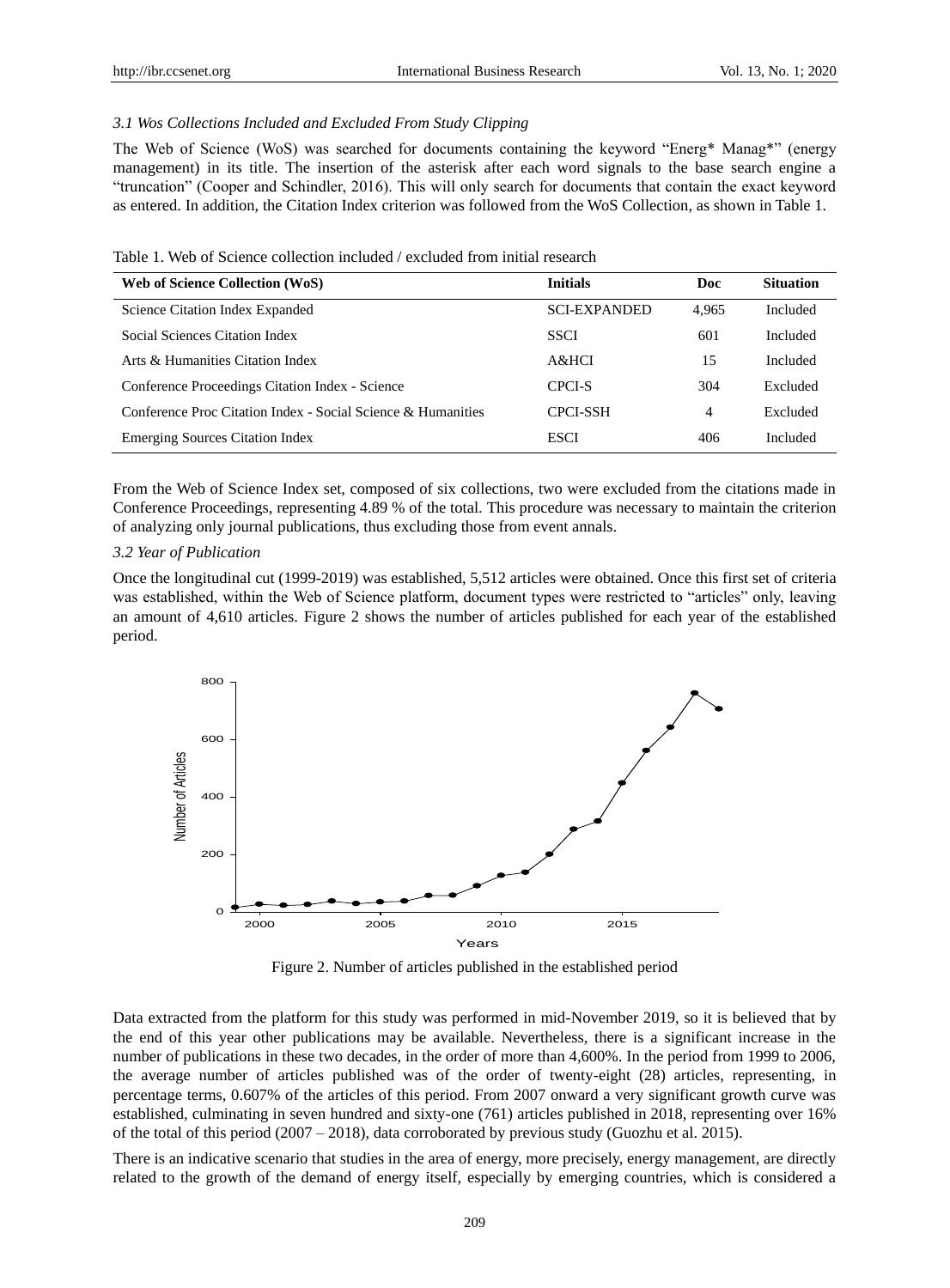basic and essential ingredient for the development of a nation (Goldemberg, 2000).

Publications have been increasing in the number of authors per article, which can be considered a unique phenomenon in recent decades worldwide (Camargo Jr. and Coeli, 2012). Such an occurrence can be corroborated by other international studies (Epstein, 1993; Levsky et al., 2007; Baethge, 2008; Shaban and Aw, 2009). The research by Wuchty et al. (2007) verified the authorship of thousands of articles over 50 years, showing that this phenomenon occurs in all areas of knowledge, including the social sciences, although with less intensity.

## *3.3 Language*

The number of publications in the English language is predominant, comprising almost 98% of all publications, very close to that found by Ghozhu et al (2015), in the order of 95.73%. Articles published in Portuguese occupy the fourth position in the ranking, representing 0.312% of publications in English. Table 2 presents the ten predominant languages in the publications.

| Language   | <b>Records</b> | $%$ of 4,610 |
|------------|----------------|--------------|
| English    | 4,491          | 97,419       |
| German     | 34             | 0,738        |
| Spanish    | 34             | 0,738        |
| Portuguese | 14             | 0,304        |
| Russian    | 11             | 0,239        |
| Polish     | 10             | 0,217        |
| French     | $\,8\,$        | 0,174        |
| Turkish    | 5              | 0,108        |
| Japanese   | 2              | 0,043        |
| Dutch      |                | 0,022        |

Table 2. Top article publishing languages

Another important fact seen in the verification of the languages refers to the fact that the Spanish language presents the same amount of publications of the German language. This corroborates the fact that the English language is the most widely used in the dissemination of scientific research followed, as it were, by the Spanish language.

Even so, the difference between the number of publications in the English language and the number of publications in the Spanish language is 96,680 percentage points, showing that there is a significant difference with total predominance of English.

Other studies corroborate the predominance of the English language in publications in the field of study: Du et al. (2013), 95.5% of English publications in a sample of 8,244 publications (period 1991 - 2010); Chen et al. (2016), 99.96% of English publications for a total of 19,759 documents in the period 1993-2012.

## *3.4 WoS Categories*

Of this set of documents (articles), only WoS categories with a percentage equal to or greater than 1% were maintained. Applying this filter, the total volume of papers dropped to 3,809, distributed as shown in Table 3.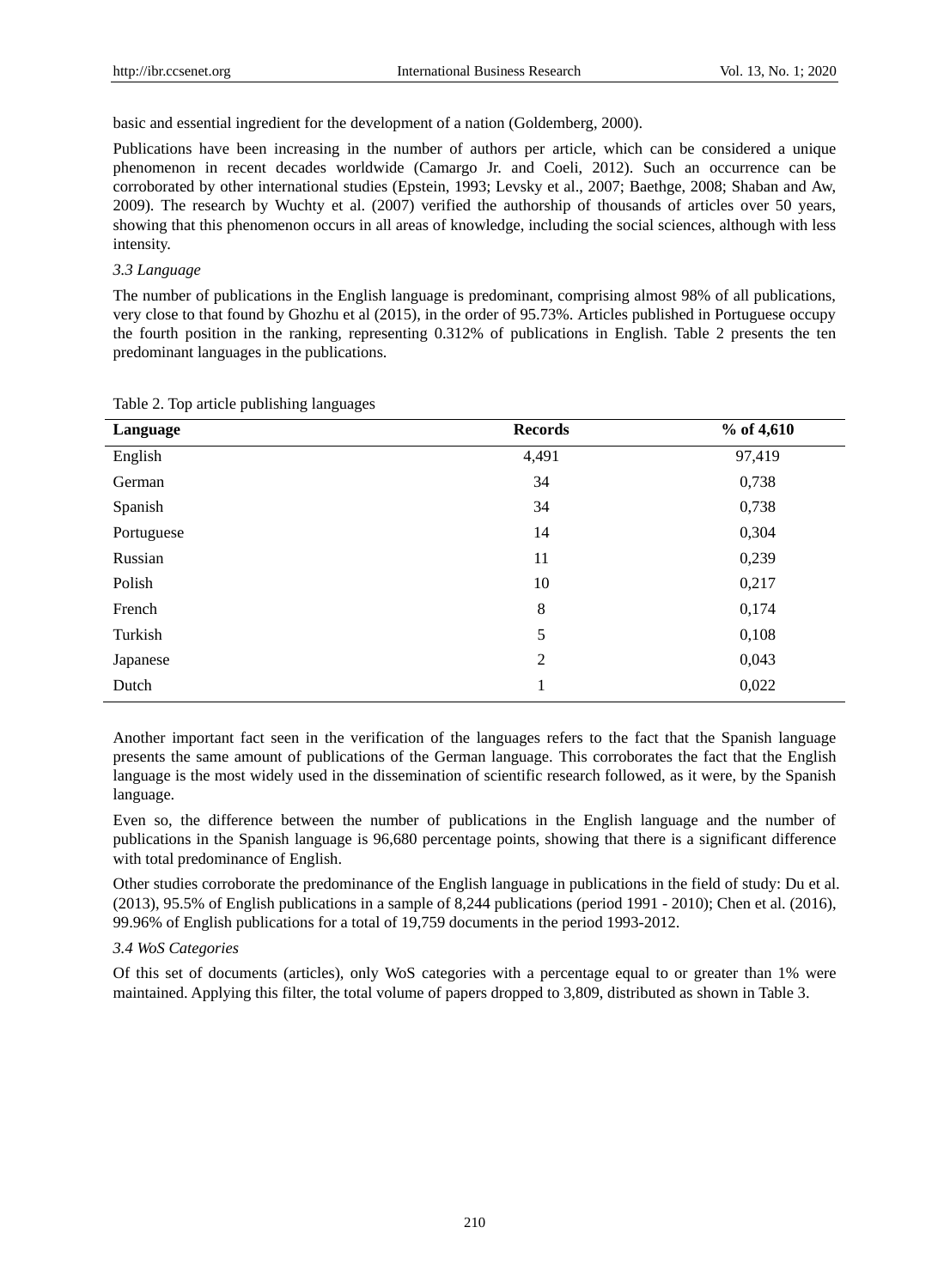| Order          | <b>WoS Categories</b>                                  | <b>Records</b> | % of 3,809 |
|----------------|--------------------------------------------------------|----------------|------------|
| $\mathbf{1}$   | <b>Energy Fuels</b>                                    | 1391           | 36.519     |
| $\sqrt{2}$     | <b>Engineering Electrical Electronic</b>               | 1251           | 32.843     |
| 3              | Telecommunications                                     | 437            | 11.473     |
| $\overline{4}$ | Green Sustainable Science Technology                   | 388            | 10.186     |
| $\sqrt{5}$     | <b>Environmental Sciences</b>                          | 380            | 9.976      |
| 6              | Thermodynamics                                         | 372            | 9.766      |
| $\tau$         | <b>Computer Science Information Systems</b>            | 335            | 8.795      |
| 8              | <b>Engineering Chemical</b>                            | 244            | 6.406      |
| $\overline{9}$ | <b>Automation Control Systems</b>                      | 242            | 6.353      |
| 10             | <b>Construction Building Technology</b>                | 205            | 5.382      |
| 11             | <b>Engineering Environmental</b>                       | 198            | 5.198      |
| 12             | <b>Transportation Science Technology</b>               | 168            | 4.411      |
| 13             | <b>Engineering Civil</b>                               | 166            | 4.358      |
| 14             | Mechanics                                              | 165            | 4.332      |
| 15             | Computer Science Hardware Architecture                 | 163            | 4.279      |
| 16             | <b>Environmental Studies</b>                           | 152            | 3.991      |
| 17             | <b>Engineering Mechanical</b>                          | 130            | 3.413      |
| 18             | <b>Computer Science Interdisciplinary Applications</b> | 126            | 3.308      |
| 19             | <b>Computer Science Theory Methods</b>                 | 106            | 2.783      |
| 20             | <b>Instruments Instrumentation</b>                     | 99             | 2.599      |
| 21             | Materials Science Multidisciplinary                    | 96             | 2.520      |
| 22             | Engineering Industrial                                 | 95             | 2.494      |
| 23             | Economics                                              | 92             | 2.415      |
| 24             | Computer Science Software Engineering                  | 89             | 2.337      |
| 25             | <b>Chemistry Physical</b>                              | 85             | 2.232      |
| 26             | Electrochemistry                                       | 82             | 2.153      |
| 27             | <b>Engineering Multidisciplinary</b>                   | $8\sqrt{1}$    | 2.127      |
| 28             | Computer Science Artificial Intelligence               | 68             | 1.785      |
| 29             | Physics Applied                                        | 54             | 1.418      |
| 30             | Chemistry Multidisciplinary                            | 47             | 1.234      |
| 31             | <b>Operations Research Management Science</b>          | 47             | 1.234      |
| 32             | <b>Water Resources</b>                                 | 47             | 1.234      |
| 33             | Management                                             | 45             | 1.181      |

#### Table 3. Web Base of Science categories with percentage over 1% and their publication quantities

The criterion of adopting categories with values equal to or greater than 1% allowed to narrow the search to those presented in Table 3, which, as noted, tops the list of "Renewable Fuels" with more than one third of the total and, at the "Management" category with approximately 1.2%. Coincidental or not, the list begins and ends containing the two key expressions used in the initial search, a fact that corroborates the consistency of the preliminary data verification.

# *3.5 Financing Agencies*

As for the Financing Agencies, the same criterion was chosen, with only those with a percentage volume higher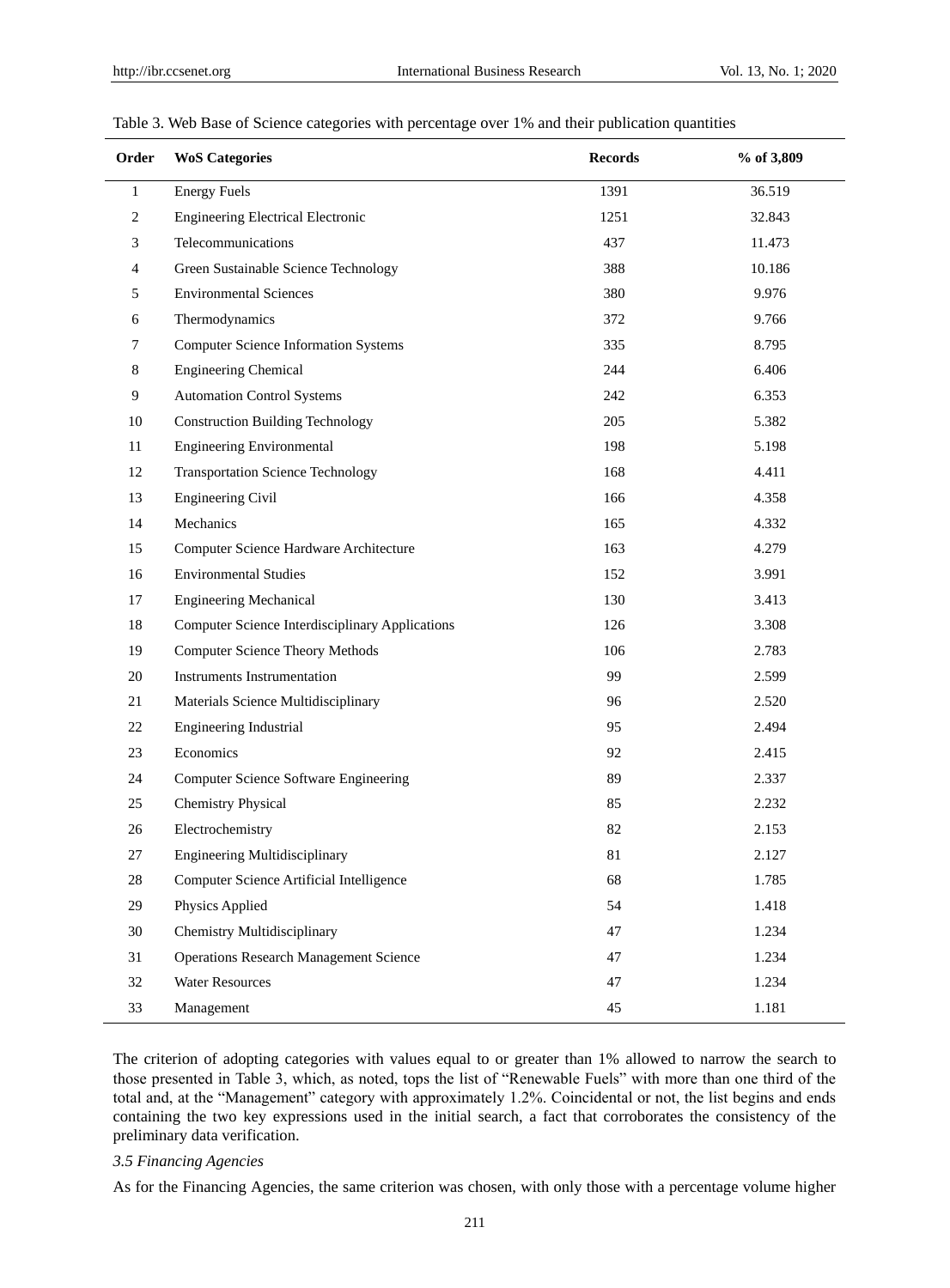than 1%. Three more well-known Brazilian agencies were added, with their respective records and percentage. It should also be noted that, after the definition of the Financing Agencies, the volume of articles decreased to 1,829. Table 4 shows these categories with their records and percentages.

Table 4. Financing Agencies with their records and percentages

| <b>Financing Agencies</b>                                                    | <b>Records</b> | % of 1829 |
|------------------------------------------------------------------------------|----------------|-----------|
| National Natural Science Foundation of China                                 | 84             | 4,593     |
| National Science Foundation NSF                                              | 55             | 3,007     |
| European Union EU                                                            | 26             | 1,422     |
| Engineering Physical Sciences Research Council EPSRC                         | 20             | 1,093     |
| <b>Fundamental Research Funds for The Central Universities</b>               | 20             | 1,093     |
| Brazilian National Council for Scientific and Technological Development CNPQ |                | 0,055     |
| Paulista Power and Light Company CPFL                                        |                | 0,055     |
| Sao Paulo State Research Support Foundation FAPESP                           |                | 0,055     |
| Others                                                                       | 1621           | 88,628    |

Of the three Brazilian agencies, two are public and one is publicly traded and privately held (CPFL). There is a lack of investment in this area of research by Brazilian funding agencies.

The "Other" category containing 1,621 records refers to funding agencies with only one record, so they were merged into a single category. "Spraying" seems to be a hallmark of all funded studies. Thus, we reinforce the thesis that the first five listed have very expressive numbers. Another important feature concerns the country of origin of the funding agencies. Table 5 shows the country to which each agency originates.

Table 5. Financing Agencies and their respective countries of origin

| <b>Financing Agencies</b>                                      | <b>Country / Origin</b> |
|----------------------------------------------------------------|-------------------------|
| National Natural Science Foundation of China                   | China                   |
| National Science Foundation NSF                                | <b>United States</b>    |
| European Union EU                                              | European Union          |
| Engineering Physical Sciences Research Council EPSRC           | United Kingdom          |
| <b>Fundamental Research Funds for The Central Universities</b> | China                   |

Studies have pointed to the need for investment in this field of research. In this sense, countries such as the United States, China, as well as the European Union, have stood out in this regard, corroborating studies already carried out (Zhang and Yang 2013; Du et al. 2018).

## *3.6 Authors*

The ten authors with the largest number of published articles account for 4.16% of the total publications (4,610). The remaining 4,418 papers appear distributed in 12,361 other authors, with an overall average of 2.8 authors per published article. Table 6 presents the ten authors ranked by production volume. Information on the authors' institutional links was obtained from Research Gate's main Scholar homepage, which is matched by the information entered by the authors directly into their most recent publications.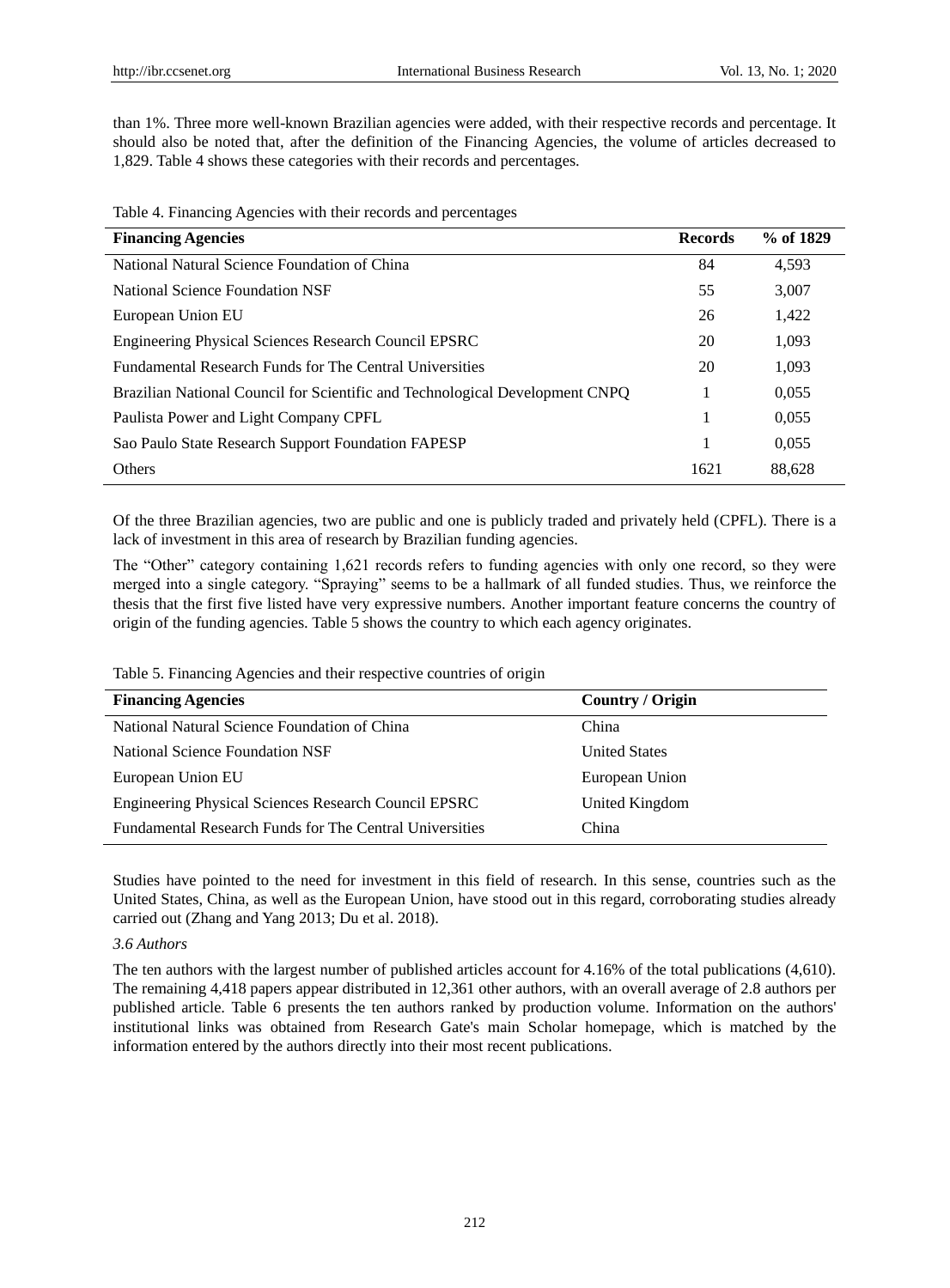

Figure 3. Authors and their publication numbers

| <b>Ranking</b> | <b>Authors</b> | <b>Records</b> | $%$ of<br>4,610 | <b>Institution</b>                                                                              | Country   | <i>h</i> -index |
|----------------|----------------|----------------|-----------------|-------------------------------------------------------------------------------------------------|-----------|-----------------|
| 1              | Huang GH       | 31             | 0,672           | School of Control and Computer<br>Engineering                                                   | China     | 12              |
| $\mathbf{2}$   | Zhang Y        | 26             | 0,564           | School of Mechanical and Aerospace<br><b>Engineering Queen's University Belfast</b>             | UK        | 13              |
| 3              | Javaid N       | 24             | 0,521           | <b>COMSATS University</b>                                                                       | Pakistan  | 10              |
| 4              | Hu XS          | 21             | 0,456           | Chongqing University                                                                            | China     | 13              |
| 5              | He HW          | 16             | 0,347           | National Engineering Laboratory for<br>Electric Vehicles                                        | China     | 8               |
| 6              | Chen Z         | 15             | 0,325           | <b>Faculty of Transportation Engineering</b><br>Kunming University of Science and<br>Technology | China     | 8               |
| 7              | Guerrero<br>JM | 15             | 0,325           | Institute of Energy Technology, Aalborg<br>University                                           | Denmark   | 8               |
| 8              | Li L           | 15             | 0,325           | School of Mechanical Engineering                                                                | China     | 7               |
| 9              | Wang X         | 15             | 0,325           | Tianjin University (TJU)                                                                        | China     | 10              |
| 10             | Marzband<br>M  | 14             | 0,304           | Northumbria University Newcastle                                                                | <b>UK</b> | 12              |

Table 6. Author ranking, publications and institutional links

Sixty percent of the authors listed in the top ten most published are linked to some teaching / research institution located in China, corroborated by the data listed in Table 8 where China ranks first among the ten countries with more publications. The average h-index (h-index<sub>m</sub>) of the ten most successful authors in publication is 10.1. Tianjin University (TJU) research / education institution ranks eighth in the research undertaken by Chem et al. (2016), while Aalborg University in Denmark appears in tenth position in the study by Guozhu et al. (2015).

Table 7 presents information on total publications, sum of citations, sum of citations without self-citations, cited articles, articles cited without self-citations, average citation per item, and the h-index index for the ten authors with the highest number of publications. When compared to the general table of publications (Table 10), it is observed that the ten authors with the largest number of publications have 3.948% of the total volume of articles published in the period (4,610). On the other hand, the h index of this same set of authors represents approximately one third (36.03%) of the total h index.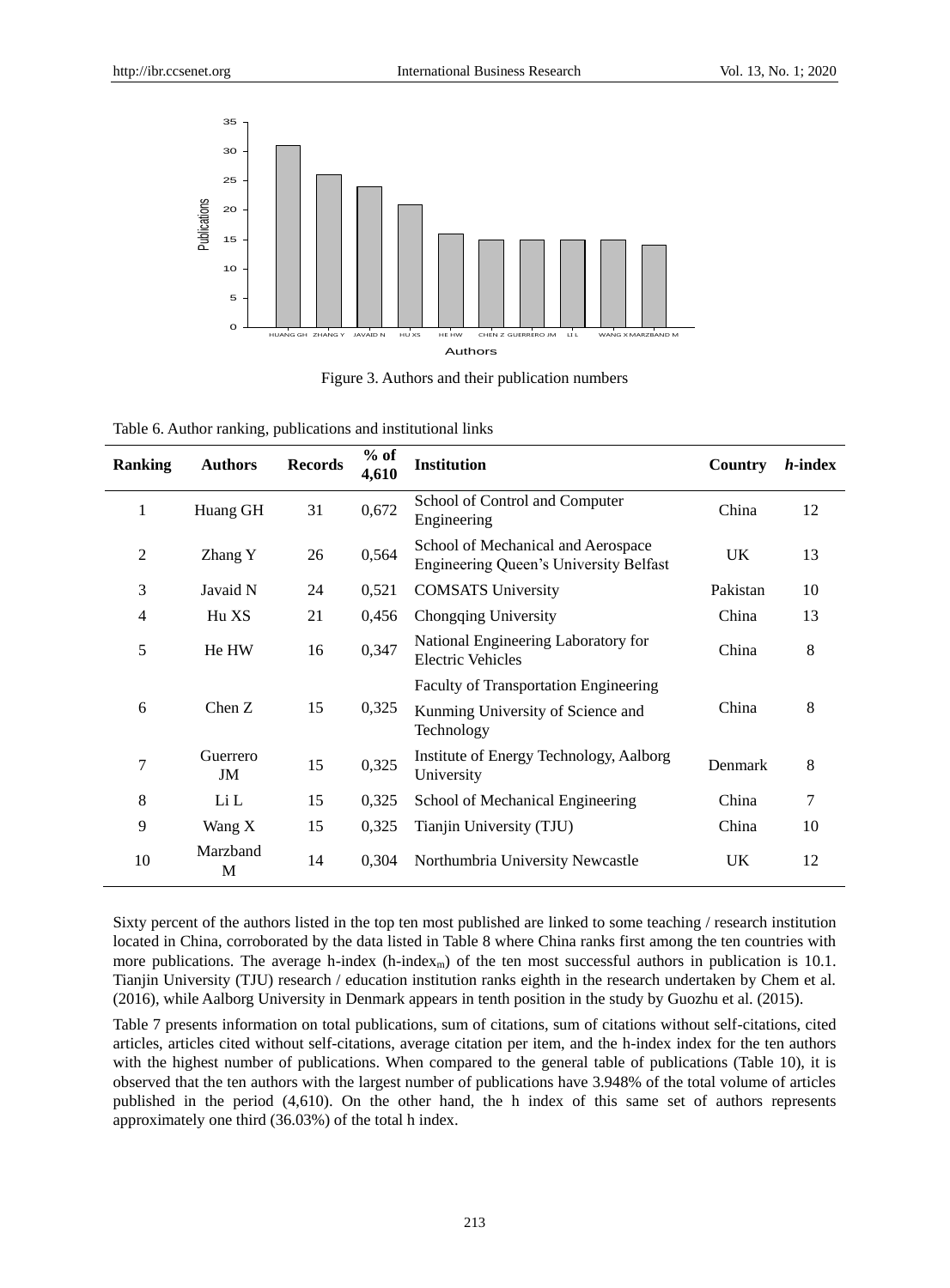| Total<br>publications | Sum of<br>citations | Sum of<br>citations<br>without<br>self-citations | Articles that<br>cited | Articles that<br>cited without<br>self-citations | Average<br>citations per<br>item | h-index |
|-----------------------|---------------------|--------------------------------------------------|------------------------|--------------------------------------------------|----------------------------------|---------|
| 182                   | 5,269               | 4.932                                            | 3,605                  | 3,500                                            | 28,95                            | 40      |

Of the ten authors with the highest number of citations, 60% are linked to institutions whose home country is China, followed by the United Kingdom, Pakistan and Denmark. Figure 3 graphically represents the information contained in Table 6.

## *3.7 Countries*

The ten countries with the highest number of publications are listed in Table 8. Together, these countries account for 81.32%, a total volume of 3,749 publications. Brazil occupies the 22nd position in the ranking behind Germany, Australia, Japan, Taiwan, Greece, Turkey, Sweden, the Netherlands, Portugal, Pakistan and Singapore.

Although the research chaired by Guozhu et al. (2015) was carried out in the period 1994-2013, using the keywords "renewable energ\*" and "sustainable energ\*" that appeared in the title, abstract and keyword, in a universe of 14,902 publications, the United States leads the ranking followed by the United Kingdom. China appears in fourth place and Spain in sixth.

This expressive growth in publications from educational / research institutions located in China is believed to reflect the public investment policy implemented by the country in recent years. Studies by Zhang et al (2017) show a significant boom in publication growth, especially from 2010 to 2015 in China, as China has become the main emitter of CO2. This is corroborated by other publications in the same area of study (Guan et al. 2012; Liu et al. 2013; Wang, 2013; Guan et al. 2014; Liu et al. 2015).

The conclusions presented in the studies by Chen et al. (2016) attest to this assertion by presenting an overview of the development of Chinese energy and fuel research, especially by using this information for policy formulation and impact assessment in past resource allocation decisions to develop energy policies and strategies for the near future.

| <b>Ranking</b>  | <b>Countries / Regions</b> | <b>Records</b> | % of 4610 |
|-----------------|----------------------------|----------------|-----------|
| $1^{\circ}$     | Peoples R China            | 926            | 20,087    |
| $2^{\circ}$     | <b>USA</b>                 | 875            | 18,980    |
| $3^{\circ}$     | Italy                      | 280            | 6,074     |
| 4 $^{\circ}$    | England                    | 270            | 5,857     |
| $5^{\circ}$     | Iran                       | 268            | 5,813     |
| $6^{\circ}$     | Canada                     | 262            | 5,683     |
| $7^{\circ}$     | Spain                      | 237            | 5,141     |
| $8^{\circ}$     | France                     | 218            | 4,729     |
| $9^{\circ}$     | India                      | 212            | 4,599     |
| $10$ $^{\circ}$ | South Korea                | 201            | 4,360     |
| $22^{\circ}$    | <b>Brazil</b>              | 72             | 1,562     |

Table 8. Top ten countries with the most publications

The difference between Brazil, occupying 22nd position and China in the first position is 18.53 percentage points. Put another way, China has exactly 1,186.11% of publications compared to Brazil. Corroborates the fact that the People's Republic of China appears first in the ranking with the fact that among the ten authors with the largest number of publications, six (60%) are linked to institutions located in China. On the other hand, although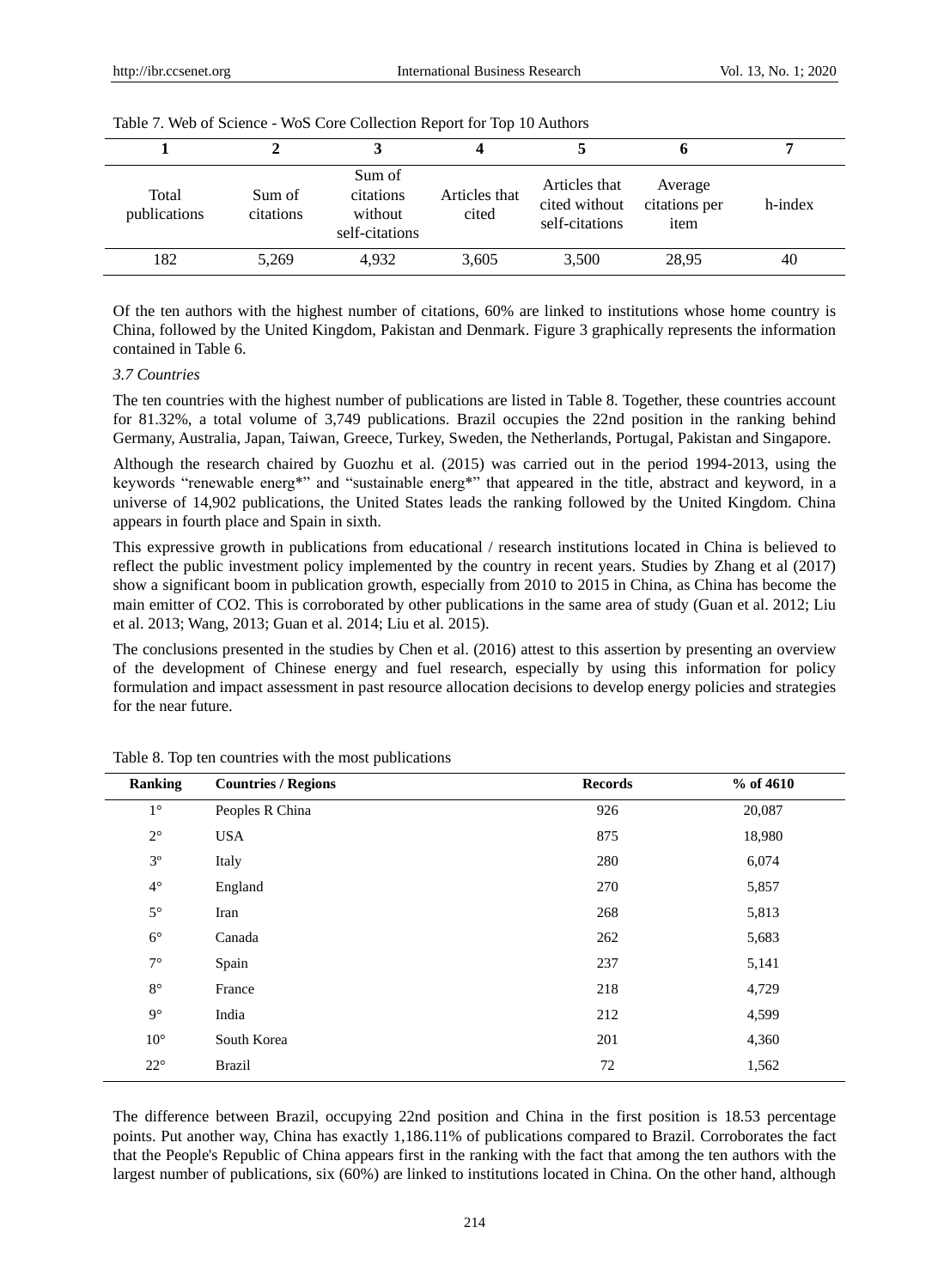the United States occupies the second position in the ranking, none of the first ten authors has any connection with American educational and / or research institutions.

Importantly, China cooperated with 75 countries in the field of energy and fuels, being among the eleven countries with the most international collaboration between 1993 and 2012. The collaboration number was over 100 published documents. The total number of cooperatively produced papers in these countries represented 76.7% of the total documents. The United States was China's most important cooperative partner (1433, 45.4%), followed by Japan (498, 15.8%), the United Kingdom (398, 12.6%) and Canada (384, 12.2%). The top five countries with international collaboration with China were also the world's five most energy and fuel producing countries [39]. These findings indicate that China has worked closely with Western developed countries and countries / territories that have special relations with Western developed countries (Chen et al. 2016).

## *3.8 Journals*

In terms of journal performance, Energies was the most productive journal, with a total of 224 articles, followed by Applied Energy (185 articles) and Energy (166 articles). Compared to the studies by Guozhu et al. (2015), the Energy journal was in third position and the Journal of Cleaner Production in 12th position, whereas in this study the same journal occupies the sixth position. Table 9 presents the ten journals with the greatest contribution in the research area under study.

| <b>Ranking</b> | Journal                                          | <b>Pubs</b> | $\frac{6}{6}$ |
|----------------|--------------------------------------------------|-------------|---------------|
| $1^{\circ}$    | Energies                                         | 224         | 4,859         |
| $2^{\circ}$    | <b>Applied Energy</b>                            | 185         | 4,013         |
| $3^{\circ}$    | Energy                                           | 166         | 3,601         |
| $4^{\circ}$    | <b>Ieee Transactions On Smart Grid</b>           | 154         | 3,341         |
| $5^{\circ}$    | <b>Energy Conversion and Management</b>          | 121         | 2,625         |
| $6^{\circ}$    | Journal of Cleaner Production                    | 98          | 2,126         |
| $7^{\circ}$    | Energy and Buildings                             | 92          | 1,996         |
| $8^{\circ}$    | <b>Ieee Transactions On Vehicular Technology</b> | 82          | 1,779         |
| $9^{\circ}$    | <b>Ieee Access</b>                               | 81          | 1,757         |
| $10^{\circ}$   | <b>Energy Policy</b>                             | 69          | 1.497         |

Table 9. Top ten contributing journals in research-related studies

Similarly, in the results presented by Chen et al. (2016), the periodicals in common as "Applied Energy", which in this study occupies the second position, in that occupies the ninth position. "Energy" (third in the ranking) occupies the tenth position, "Energy Conversion and Management" (6th position) and the journal "Energy and Buildings", the fourteenth position. Finally, the "Energy Policy", which is the last placed here, occupies the 12th position in Chen et al. (2016), a difference of two positions.

Compared to the studies by Geng et al. (2017), five journals appear in common, occupying the following positions: Energy Policy (1st); Energy and Buildings (2nd); Applied Energy (5th); Energy (6th); Journal of Cleaner Production (9th).

# *3.9 General Reports*

The h index, also known as the Hirsch index, is defined according to the following scenario: A research unit has the index h if h of its publications have at least h citations and the other publications have no more than h citations (Waltman, 2016).

Waltman (2016) points out that the h index was introduced in 2005 (Hirsch, 2005) and quickly became very popular. For the purpose of this study, no detailed discussion of the literature on the h index and its variants is provided. However, some basic and preliminary studies are presented if the reader wants to delve into the subject (Alonso et al., 2009; Panaretos and Malesios, 2009; Egghe, 2010; Norris and Oppenheim, 2010).

Using the h-index to evaluate an author's impact is not necessarily without criticism. Bornmann and Daniel (2009) argue that this is a key index question of the fact that how informative it is as a measure of a researcher's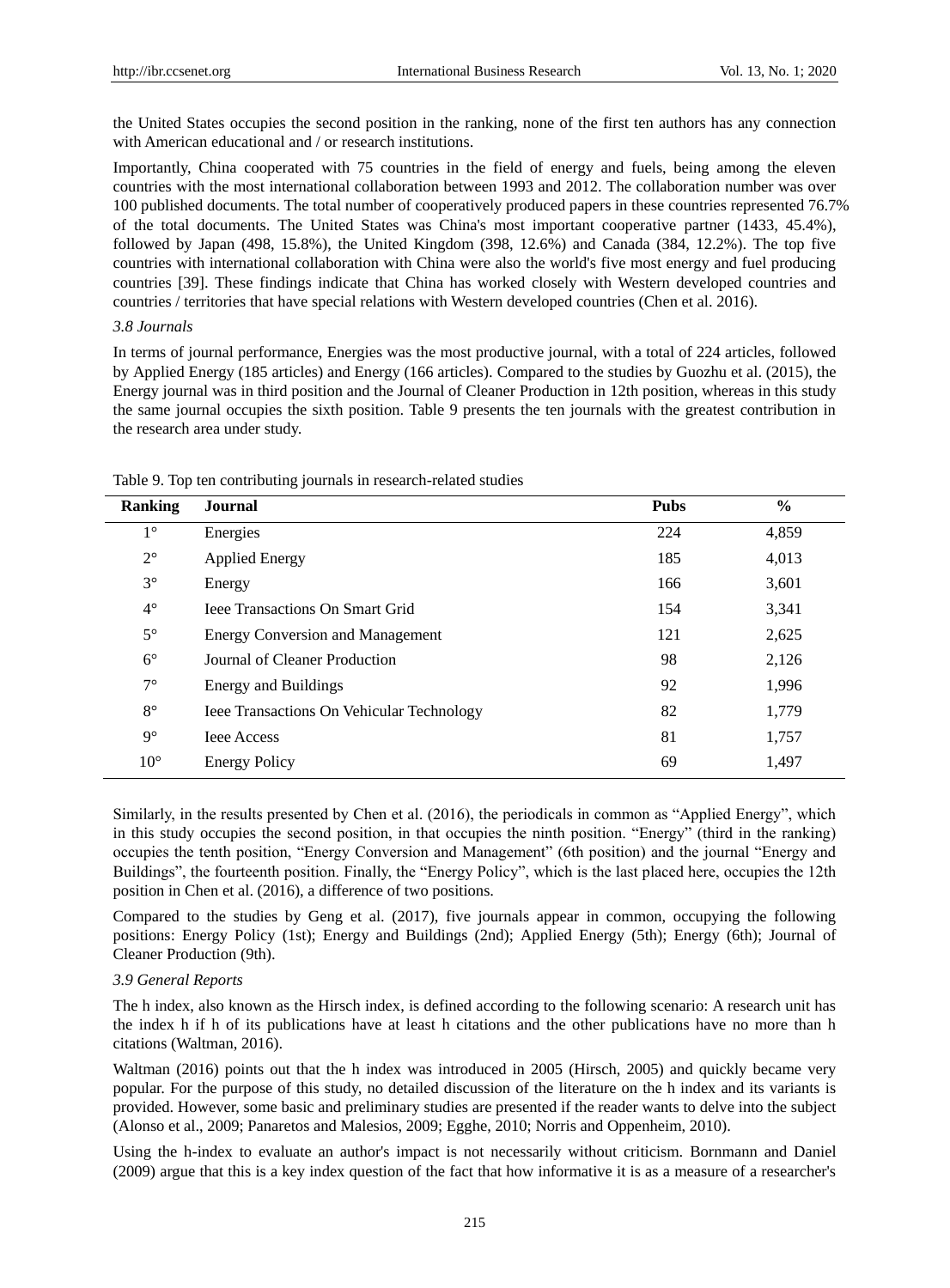performance because the "researcher publication record usually contains some highly cited articles and many rarely cited". Conn (2010) warned that the h index could not be used to compare authors from different disciplines, nor was it an accurate indicator for new authors. Table 10 presents the overall citation report from the Web of Science Core Collection – WoS.

| Total<br>publications | Sum of<br>citations | Sum of<br>citations<br>without<br>self-citations | Articles that<br>cited | Articles that<br>cited without<br>self-citations | Average<br>citations per<br>item | h-index |
|-----------------------|---------------------|--------------------------------------------------|------------------------|--------------------------------------------------|----------------------------------|---------|
| 4,610                 | 86.224              | 76,591                                           | 54.778                 | 52,284                                           | 18.70                            |         |

Table 10. Web of Science Core Collection General Report - WoS

Table 11 presents more broadly the descriptive characteristics of each item mentioned in Table 8. Thus, a better understanding of the criteria investigated in the set of citations extracted from the platform is possible.

The h-index (h index), which at this moment refers to all publications, refers to the average number of publications in the period. The h-index is a tool that measures researcher productivity and impact. Thus, the index h of a researcher is obtained by the number of articles published by him and which have citations in number or greater than this number (Hirsch, 2005).

Some studies pointed to limitations of the h index, which led authors such as Egghe (2006) to develop a variation of the h index, called the g index (g-index). According to the author, a set of papers has index g if g is the highest grade, so that the main articles together have at least  $g^2$  citations.

The e-index adds more precision in the analysis of the authors' production, especially because it has a greater range than the others. In addition, e-index is a necessary complement to h-index, especially to evaluate the most cited authors or to compare more precisely the scientific production of a group of authors (Zhang, 2009).

| Table 11. Descriptive characteristics of each WoS platform item |  |  |  |  |
|-----------------------------------------------------------------|--|--|--|--|
|-----------------------------------------------------------------|--|--|--|--|

| <b>Number</b>  | <b>Description</b>                                                                                                                                                                                                                                                                                                                                                                                                                                 |
|----------------|----------------------------------------------------------------------------------------------------------------------------------------------------------------------------------------------------------------------------------------------------------------------------------------------------------------------------------------------------------------------------------------------------------------------------------------------------|
| 1              | Total articles extracted after setting search criteria                                                                                                                                                                                                                                                                                                                                                                                             |
| 2              | Total number of citations for all items in result set                                                                                                                                                                                                                                                                                                                                                                                              |
| 3              | Total number of citations, but with citation of other items in the unposted citations report                                                                                                                                                                                                                                                                                                                                                       |
| $\overline{4}$ | Total number of articles that cited. Citation articles mentioned one or more items in the citation<br>report                                                                                                                                                                                                                                                                                                                                       |
| 5              | Total number of citing articles, and those citing articles that also appear in the citation report have<br>been removed                                                                                                                                                                                                                                                                                                                            |
| 6              | Average number of articles that cited for all items in the result set. This is the sum of the count of the<br>number of citations divided by the number of results in the set                                                                                                                                                                                                                                                                      |
| 7              | This field displays the h-index count and is based on a list of publications sorted in descending order<br>by the number of citations count. An index of h means that there are h articles in which each has been<br>cited at least h times. H-index is based on the range of years of your product subscription and<br>selected stipulated time. Source items that are not part of your subscription will not be factored into<br>the calculation |

#### **4. Conclusion**

The study aimed to analyze the publications cataloged on the Web of Science (WoS) using the keyword "Energy Manag \*". Bibliometric was used as a methodological technique. The time frame was from 1999 to 2019, being initially measured 5,512 documents. We chose to include only articles of the type "articles", so this number was reduced to 4,610 papers.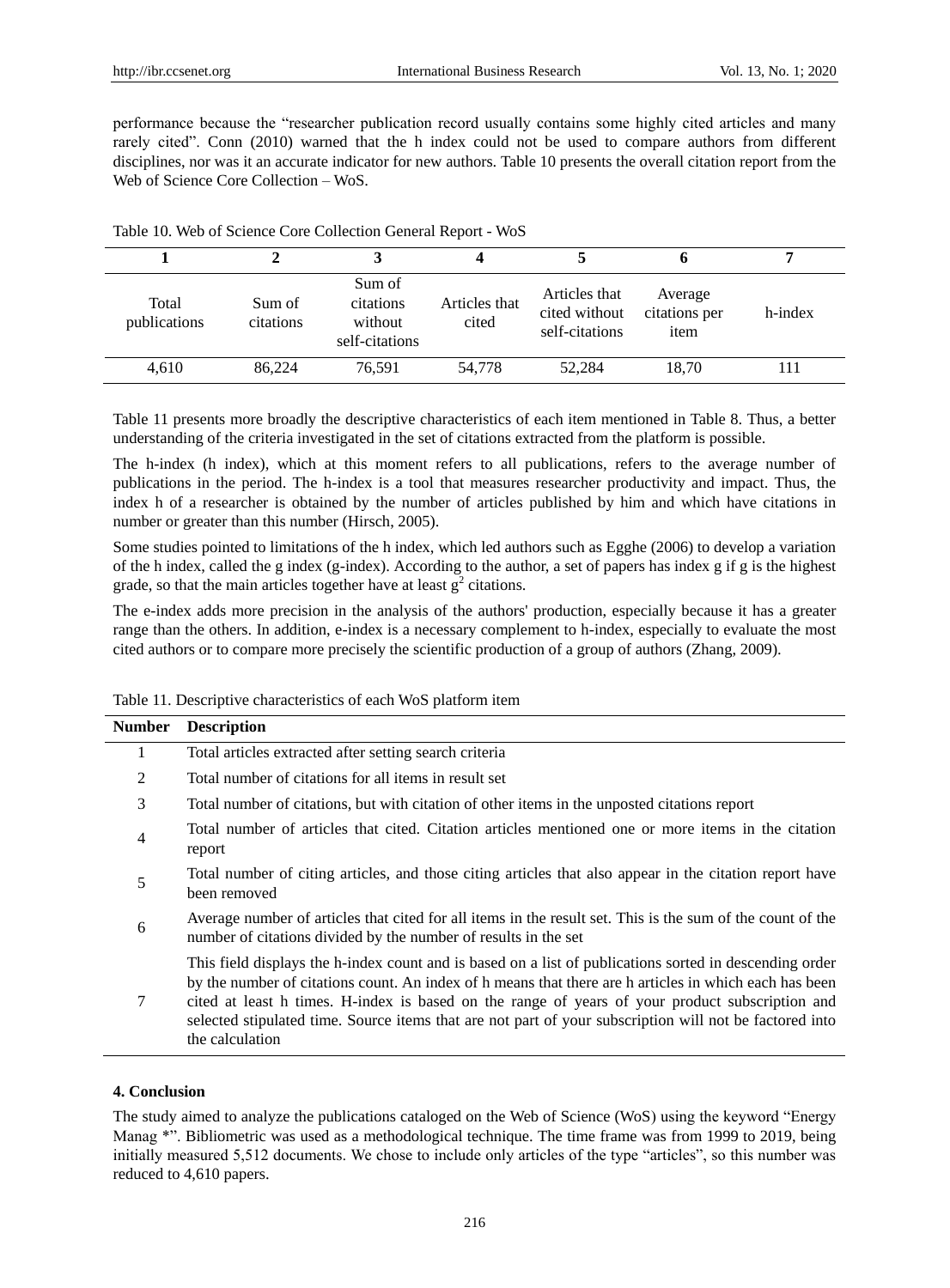The analysis showed that there was a significant increase in publications in the field of study from 2007, with a predominance of articles published in the English language, with Spanish being third, very distant from the first. WoS categories with the highest participation were "Energy Fuels" and "Engineering Electrical Electronic" with 36,519% and 32,843%, respectively. Regarding funding agencies, firstly the National Natural Science Foundation of China (Chinese) followed by the National Science Foundation NSF (American).

Of the ten authors with the largest number of publications, six are linked to educational / research institutions located in China. As for the countries with the largest number of publications, China ranks first in the ranking and soon after the United States. Brazil occupies the twenty-second position in this ranking. Of the ten journals with the largest number of publications, the first five are in the triple digits, being "Energies" (224); Applied Energy (185); "Energy" (166); "IEEE Transactions On Smart Grid" (154); and "Energy Conversion and Management" (121). The overall h-index index of all publications is 111 while the h-index index of the ten authors occupying the ranking of publications h-index is 40.

Compared to some similar studies, it is observed that China has shown a significant growth in the number of publications. Nevertheless, this point can generate a future research agenda by analyzing the exclusively Chinese publishing scenario.

# **References**

- Alonso, S., Cabrerizo, F. J., Herrera Viedma, E., & Herrera, F. (2009). H-Index: A review focused in its variants, computation and standardization for different scientific fields. *Journal of Informetrics, 3*(4), 273-289. <https://doi.org/10.1016/j.joi.2009.04.001>
- Antunes, P., Carreira, P., & Silva, M. M. (2014). Towards an energy management maturity model. *Energy Policy*, *73*, 803-814.<https://doi.org/10.1016/j.enpol.2014.06.011>
- [Baethge, C](http://www.ncbi.nlm.nih.gov/pubmed/?term=Baethge%20C%5Bauth%5D). (2008). Publish Together or Perish: The Increasing Number of Authors per Article in Academic Journals Is the Consequence of a Changing Scientific Culture. Some Researchers Define Authorship Quite Loosely. *Dtsch Arztebl International*, *105*(20), 380-383.<https://doi.org/10.3238/arztebl.2008.0380>
- Bornmann, L., & Daniel, H. D. (2009). The state of h index research. Is the h index the ideal way to measure research performance? *EMBO Report, 10*(1), 2-6[. https://doi.org/10.1038/embor.2008.233](https://doi.org/10.1038/embor.2008.233)
- Brasil. Ministério de Minas e Energia (MME). (2011). *Plano Nacional de Eficiência Energética-*Premissas e Diretrizes Básicas. Versão 18 out 2011. MME.
- Camargo, J. R. K. R., & Coeli, C. M. (2012). Múltipla autoria: crescimento ou bolha inflacionária? *Revista de Saúde Pública*, *46*(5), 894-900.<https://doi.org/10.1590/S0034-89102012000500017>
- Campomar, M. C. (2005). Pesquisa em marketing e seus problemas *versus* pesquisa de marketing. *Anais...* XXIX EnANPAD, Bras fia-DF.
- Cardoso, R. L., Mendonça Neto, O. R., Riccio, E. L., & Sakata, M. C. G. (2005). Pesquisa científica em contabilidade entre 1990 e 2003. *Revista de Administração de Empresas*, *5*(1). <https://doi.org/10.1590/S0034-75902005000200004>
- Carvalho, M. F. A. M. F. (2013). *Eficiência energética - a 4ª energia a importância das cidades para a eficiência energética ‐ os casos das cidades do Porto e Estocolmo*. Dissertação (Mestrado). Universidade Católica Portuguesa. Faculdade de Economia e Gestão. Portugal.
- Chen, H. Q., Wang, X., He, L., Chen, P., Wan, Y., Yang, L., & Jiang, S. (2016). Chinese energy and fuels research priorities and trend: A bibliometric analysis. *Renewable and Sustainable Energy Reviews, 58*, 966-975.<https://doi.org/10.1016/j.rser.2015.12.239>
- Conn, V. S. (2010). Scientific impact considered. *Western Journal of Nursing Research, 32*(5), 575-577. <https://doi.org/10.1177/0193945910365659>
- Cooper, D. R., & Schindler, P. S. (2016). *Business Research Methods*. Twelfth Edition. New York, McGraw-Hill/Irwin.
- Cristino, T. M., & Faria Neto, A., & Costa, A. F. B. (2018). Energy efficiency in buildings: analysis of scientific literature and identification of data analysis techniques from a bibliometric study. *[Scientometrics,](https://link-springer-com.ez31.periodicos.capes.gov.br/journal/11192) 114*[\(3\)](https://link-springer-com.ez31.periodicos.capes.gov.br/journal/11192/114/3/page/1), 1275-1326.<https://doi.org/10.1007/s11192-017-2615-4>
- Croucher, M. (2011). Potential problems and limitations of energy conservation and energy efficiency. *Energy Policy*, *39*, 5795-5799. <https://doi.org/10.1016/j.enpol.2011.07.011>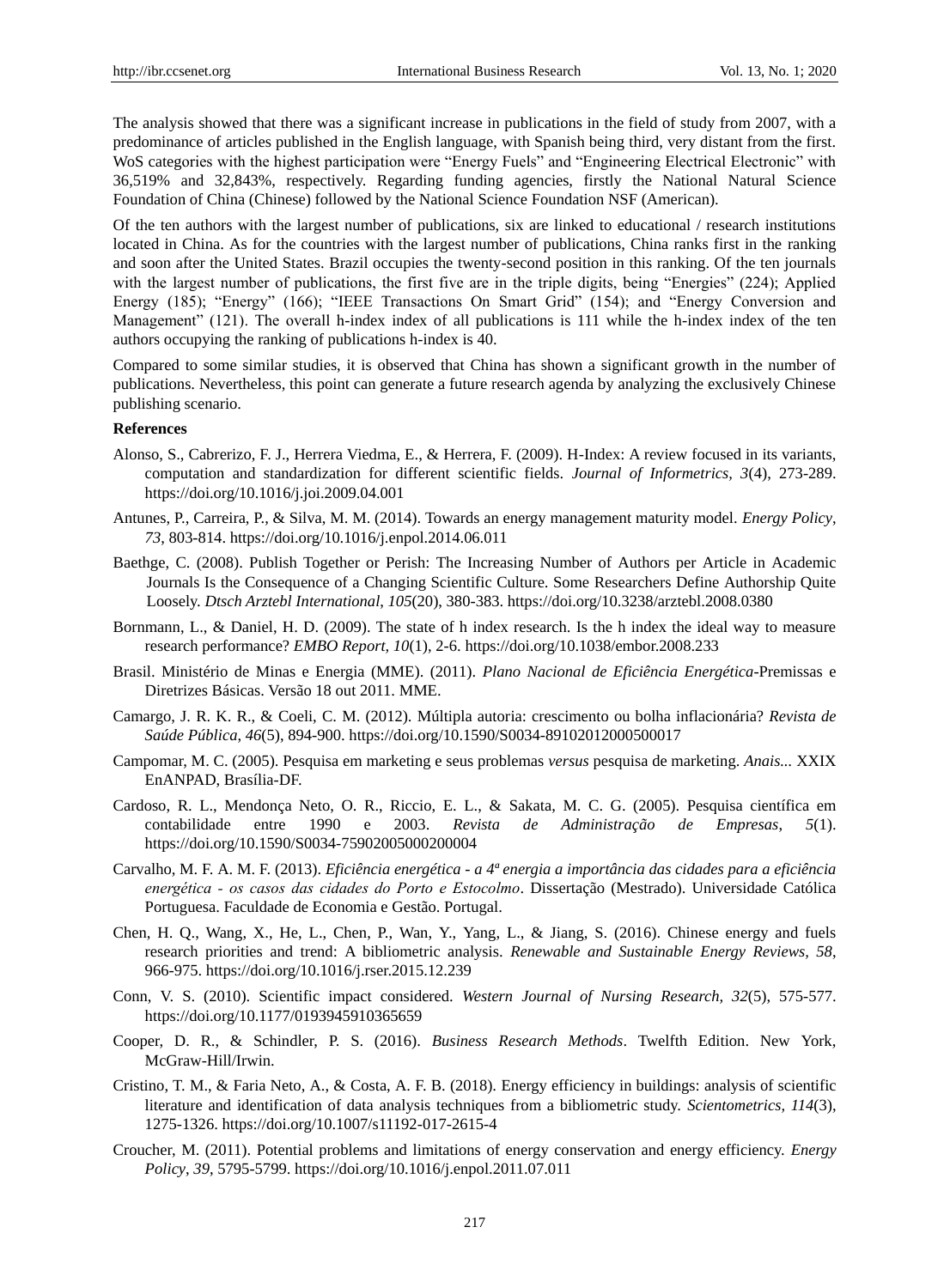- De Bakker, F. G., Groenewegen, P., & Den Hond, F. (2005). A bibliometric analysis of 30 years of research and theory on corporate social responsibility and corporate social performance. *Business & Society*, *44*(3), 283-317.<https://doi.org/10.1177/0007650305278086>
- De Bellis, N. (2009). *Bibliometrics and citation analysis: from the science citation index to cybermetrics.* United States of America, 2009.<https://doi.org/10.1002/asi.21181>
- Du, H. B., Wei, L. X., Brown, M. A., Wang, Y. Y., & Shi, Z. (2013). A bibliometric analysis of recent energy efficiency literatures: an expanding and shifting focus. *Energy Efficiency, 6*(1), 177-190. <https://doi.org/10.1007/s12053-012-9171-9>
- Du, M., Wang, B., & Zhang, N. (2018). National research funding and energy efficiency: Evidence from the National Science Foundation of China. *Energy Policy*, *120*, 335-346. <https://doi.org/10.1016/j.enpol.2018.05.058>
- Duque, O. E. J., Cervera, T. A., & Rodr guez, R. C. (2006). A bibliometric analysis of models measuring the concept of perceived quality in providing internet service. *Innovar: Revista de Ciencias Administrativas y Sociales*, *16*(28), 223-243.
- Egghe, L. (2006). Theory and practice of the g-index. *Scientometrics*, *69*(1), 131-152. <https://doi.org/10.1007/s11192-006-0144-7>
- Egghe, L. (2010). The Hirsch index and related impact measures. *Annual Review of Information Science and Technology, 44*(1), 65-114[. https://doi.org/10.1002/aris.2010.1440440109](https://doi.org/10.1002/aris.2010.1440440109)
- Epstein, R. J. (1993). Six authors in search of a citation: villains or victims of the Vancouver convention? *The BMJ Journal*, *306*(6880), 765-767.<https://doi.org/10.1136/bmj.306.6880.765>
- Fillipini, M., & Hunt, L. C. (2015). Measurement of energy efficiency based on economic foundations. *Energy Economics*, *52*(S5-S16).<https://doi.org/10.1016/j.eneco.2015.08.023>
- Fink, A. (2005). *Conducting Research Literature Reviews: from Paper to the Internet.* SAGE Publications, Thousand Oaks.
- Geng, Y., Chen, W., Liu, Z., Chiu, A. S. F., Han, W., Liu, Z., … Cui, X. (2017). A bibliometric review: Energy consumption and greenhouse gas emissions in the residential sector. *Journal of Cleaner Production, 159*, 301-316.<https://doi.org/10.1016/j.jclepro.2017.05.091>
- Gil, A. C. (2010). *Como elaborar projeto de pesquisa*. São Paulo: Atlas.
- Goldemberg, J. (2000). Pesquisa e desenvolvimento na área de energia. *São Paulo em Perspectiva*, *14*(3), 91-97. <https://doi.org/10.1590/S0102-88392000000300014>
- Guan, D., Klasen, S., Hubacek, K., Feng, K., Liu, Z., He, K., ... Zhang, Q. (2014). Determinants of stagnating carbon intensity in China. *Nat Clim Change, 4*, 1017-1023. <https://doi.org/10.1038/nclimate2388>
- Guan, D., Liu, Z., Geng, Y., Lindner, S., & Hubacek, K. (2012). The gigatonne gap in China's carbon dioxide inventories. *Nat Clim Change, 2*, 672-675[. https://doi.org/10.1038/nclimate1560](https://doi.org/10.1038/nclimate1560)
- Guozhu, M., Xi, L., Huibin, D., Jian Z., & Linyuan, W. (2015). Way forward for alternative energy research: A bibliometric analysis during 1994-2013. *Renewable and Sustainable Energy Reviews, 48*, 276-286. <https://doi.org/10.1016/j.rser.2015.03.094>
- Gustav, R., Anne, H., Thomas, F., Christian, P., Felipe, T., & Reinhard, H. (2008). Potentials and prospects for renewable energies at global scale. *Energy Policy, 36*(11), 4048-4056. <https://doi.org/10.1016/j.enpol.2008.06.029>
- Hair, J. F. J., Babin, B., Money, A. H., & Samouel, P. (2005). *Fundamentos de métodos de pesquisa em administração*. Porto Alegre: Bookman.
- Hart, C. (1998). *Doing a Literature Review - Releasing the Social Science Research Imagination.* SAGE Publications, London.
- Henderson M., Shurville, S., & Fernstrom, K. (2009). The quantitative crunch: the impact of bibliometric research quality assessment exercises on academic development at small conferences. *Campus-Wide Inf Syst, 26*(3), 149-67.<https://doi.org/10.1108/10650740910967348>
- Hirsch, J. E. (2005). An index to quantify an individual's scientific research output. *PNAS*, *102*(46), 16569-16572.<https://doi.org/10.1073/pnas.0507655102>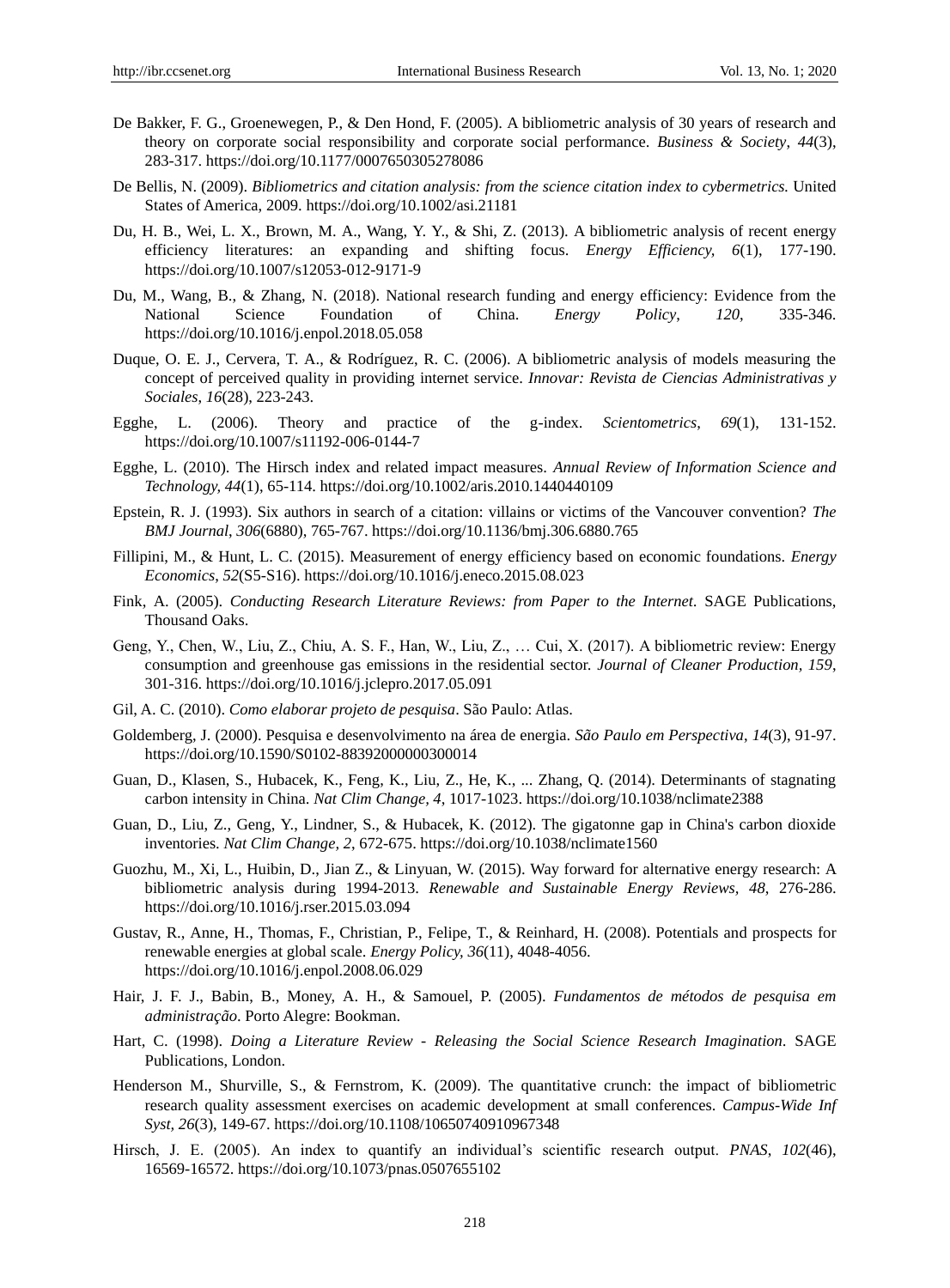- Huang, C., Su, J., Zhao, X. Y., Sui, J. G., Ru, P., Zhang, H. W., & Wang, X. (2012). Government funded renewable energy innovation in China. *Energy Policy, 51*, 121-127. <https://doi.org/10.1016/j.enpol.2011.08.069>
- Huang, C., Yang, C., & Su, J. (2018). Policy change analysis based on "policy target–policy instrument" patterns: a case study of China's nuclear energy policy. *Scientometrics, 117*(2), 1081-1114. <https://doi.org/10.1007/s11192-018-2899-z>
- International Energy Agency (IEA). (2015). *Energy and climate change.* Retrieved November 19, 2019 from [https://www.iea.org/publications/freepublications/publication/WEO2015SpecialReportonEnergyandClimate](https://www.iea.org/publications/freepublications/publication/WEO2015SpecialReportonEnergyandClimateChange.pdf) [Change.pdf](https://www.iea.org/publications/freepublications/publication/WEO2015SpecialReportonEnergyandClimateChange.pdf)
- Ismail, S., Nason, E., Marjanovic, S., & Grant, J. (2009). Bibliometrics as a Tool for Supporting Prospective R&D Decision-making in the Health Sciences. *RAND Corporation, 78.*
- Kern, F., & Smith, A. (2008). Restructuring energy systems for sustainability? Energy transition policy in the Netherlands. *Energy Policy, 36*(11), 4093-4103.<https://doi.org/10.1016/j.enpol.2008.06.018>
- Lafontaine, A., Beucher, O., Costa, E., & Osmanagic, M. (2010). *Delivering on Energy: An overview of activities by UN-Energy and its members.* New York: United States.
- Levsky, M. E., Rosin, A., Coon, T. P., Enslow, W. L., & Miller, M. A. (2007). A descriptive analysis of authorship within medical journals, 1995-2005. *South Med. Journal*, *100*(4), 371-375. <https://doi.org/10.1097/01.smj.0000257537.51929.4b>
- Liu, Z., Guan, D., Crawford-Brown, D., Zhang, Q., He, K., & Liu, J. (2013). Energy policy: a low-carbon road map for China. *Nature, 500*, 143-145. <https://doi.org/10.1038/500143a>
- Liu, Z., Guan, D., Wei, W., Davis, S. J., Ciais, P., & Bai, J. et al. (2015). Reduced carbon emission estimates from fossil fuel combustion and cement production in China. *Nature, 524*, 335-338. <https://doi.org/10.1038/nature14677>
- May, G., Stahi, B., Taisch, M., & Kiritsis, D. (2017). Energy management in manufacturing: From literature review to a conceptual framework. *Journal of Cleaner Production, 167*(20), 1464-1489. <https://doi.org/10.1016/j.jclepro.2016.10.191>
- Merigó, J. M., Gil-Lafuente, A. M., & Yager, R. R. (2015). An overview of fuzzy research with bibliometrics indicators. *Applied Soft Computing, 27*, 420-433.<https://doi.org/10.1016/j.asoc.2014.10.035>
- Narayanan, K. V., & Natarajan, E. (2007). Experimental studies on cofiring of coal and biomass blends in India. *Renewable Energy*, *32*(15), 2548-58.<https://doi.org/10.1016/j.renene.2006.12.018>
- Norris, M., & Oppenheim, C. (2010). The h-index: A broad review of a new bibliometric indicator. *Journal of Documentation, 66*(5), 681-705[. https://doi.org/10.1108/00220411011066790](https://doi.org/10.1108/00220411011066790)
- Oikonomou, V., Becchis, F., Steg, L., & Russolillo, D. (2009). Energy saving and energy efficiency concepts for policy making. *Energy Policy*, *37*, 4787-4796.<https://doi.org/10.1016/j.enpol.2009.06.035>
- Olatomiwa, L., Mekhilef, S., Ismail, M. S., & Moghavvemi, M. (2016). Energy management strategies in hybrid renewable energy systems: A review. *Renewable and Sustainable Energy Reviews*, *62*, 821-835. <https://doi.org/10.1016/j.rser.2016.05.040>
- Panaretos, J., & Malesios, C. (2009). Assessing scientific research performance and impact with single indices. *Scientometrics, 81*(3), 635-670.<https://doi.org/10.1007/s11192-008-2174-9>
- Patrik, S., & Thomas, S. (2007). Empirical challenges in the use of learning curves for assessing the economic prospects of renewable energy Technologies. *Renewable Energy, 32*(15), 2559-2578. <https://doi.org/10.1016/j.renene.2006.12.007>
- Perin, M. G., Froemming, L. M. S., Luce, F. B., Sampaio, C. H., Beber, S. J. N., & Trez, G. (2000). Análise da qualidade dos artigos científicos da área de marketing no Brasil: as pesquisas survey na década de 90. *Revista de Administração Contemporânea, 4*(3), 201-219. <https://doi.org/10.1590/S1415-65552000000300011>
- Pritchard, A. (1969). Statistical bibliography or bibliometrics? *Journal of Documentation, 25*(4), 348-349. <https://doi.org/10.1108/eb026482>
- Raupp, F. M., Beuren, I. M. (2008). Metodologia da Pesquisa Aplicável as Ciências Sociais. In BEUREN, I. M. (Ed.), *Como Elaborar Trabalhos Monográficos em Contabilidade: Teoria e Prática.* São Paulo: Atlas, 2008.